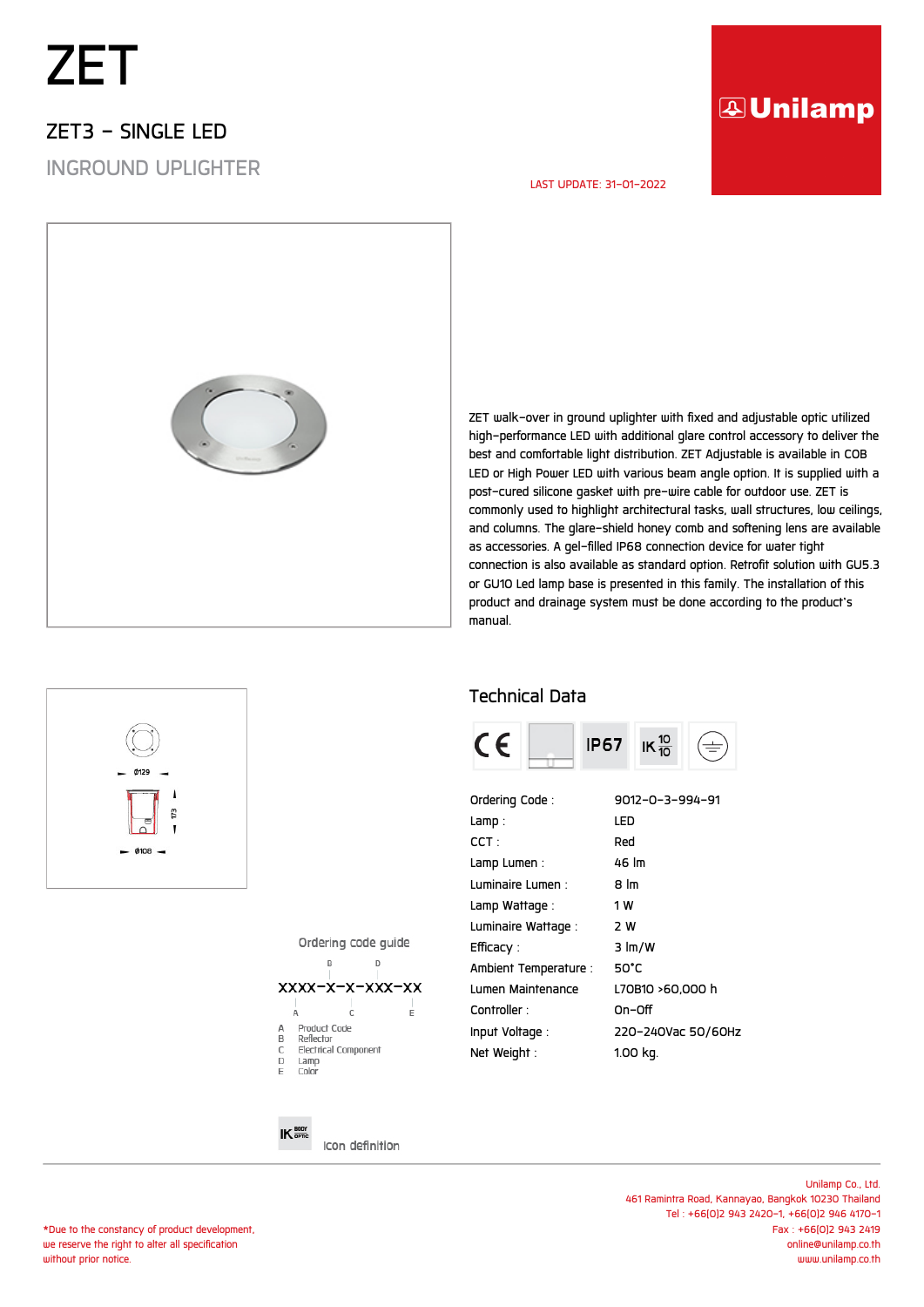# *ZET*

*ZET3 - SINGLE LED*

*INGROUND UPLIGHTER*

## **AUnilamp**

 *LAST UPDATE: 31-01-2022* 

#### *Specification*

| <b>IEC Standard</b>     | IEC 60598-1 General Requirement                                                                                                                                                                                                      |
|-------------------------|--------------------------------------------------------------------------------------------------------------------------------------------------------------------------------------------------------------------------------------|
|                         | IEC 60598-2-13 Ground Recessed Luminaires                                                                                                                                                                                            |
| Protection              | IP67 Class I                                                                                                                                                                                                                         |
| IK Rating               | Protection against mechanical impact IK10 on body and optical part.                                                                                                                                                                  |
| Luminaires Body Housing | High-pressure Die Cast Aluminium alloy body and components.                                                                                                                                                                          |
|                         | Front cover in 316 stainless steel brush finished.                                                                                                                                                                                   |
|                         | Recessed housing made of GFR polymer.                                                                                                                                                                                                |
|                         | Small vehicles can drive over the luminaire at low speed (maximum 20kgm/hour). Withstand maximum load 1,000 kgs.                                                                                                                     |
| <b>Coating Process</b>  | Nano Ceramic surface conversion, resistant to corrosive environment. Luminiare primarily coated with epoxy resin and top coated<br>with UV stabilized polyester powder and cured in digital temperature controlled chamber at 200°C. |
| <b>Diffuser</b>         | Glare suppressor opal glass. Glass flushes to the front cover, no accumulation of dust and water.                                                                                                                                    |
| Gasket                  | Weather resistant silicone gasket. Working temperature -40°C to +200°C.                                                                                                                                                              |
| <b>External Screws</b>  | Marine grade 316 stainless steel screw.                                                                                                                                                                                              |
| Cable Entry             | Cable entry protected by M16 cable gland. To be used with HO5RN-F/HO7RN-F cable with 5-10mm. diameter.                                                                                                                               |
| Led                     | High efficiency LED module utilized chips from world renowned manufacturer. Assembled on MCPCB and mounted on to heat<br>conductive material.                                                                                        |
| Driver                  | High quality constant current LED driver. Conform to safety standard and electromagnetic compatibility standard.                                                                                                                     |
|                         | Class1 luminaire provided with the earth connection.                                                                                                                                                                                 |
| Pre-Wire Cable          | Pre-wired with 2x1.0 sqmm. HO7RN-F neoprene cable. IMQ approved.                                                                                                                                                                     |
| Caution                 | Installation work has to be carried on according to the enclosed installation manual.                                                                                                                                                |
|                         | The water drainage system must be tested to ensure that it is working sufficiency and efficiency.                                                                                                                                    |

#### *Light Distribution*